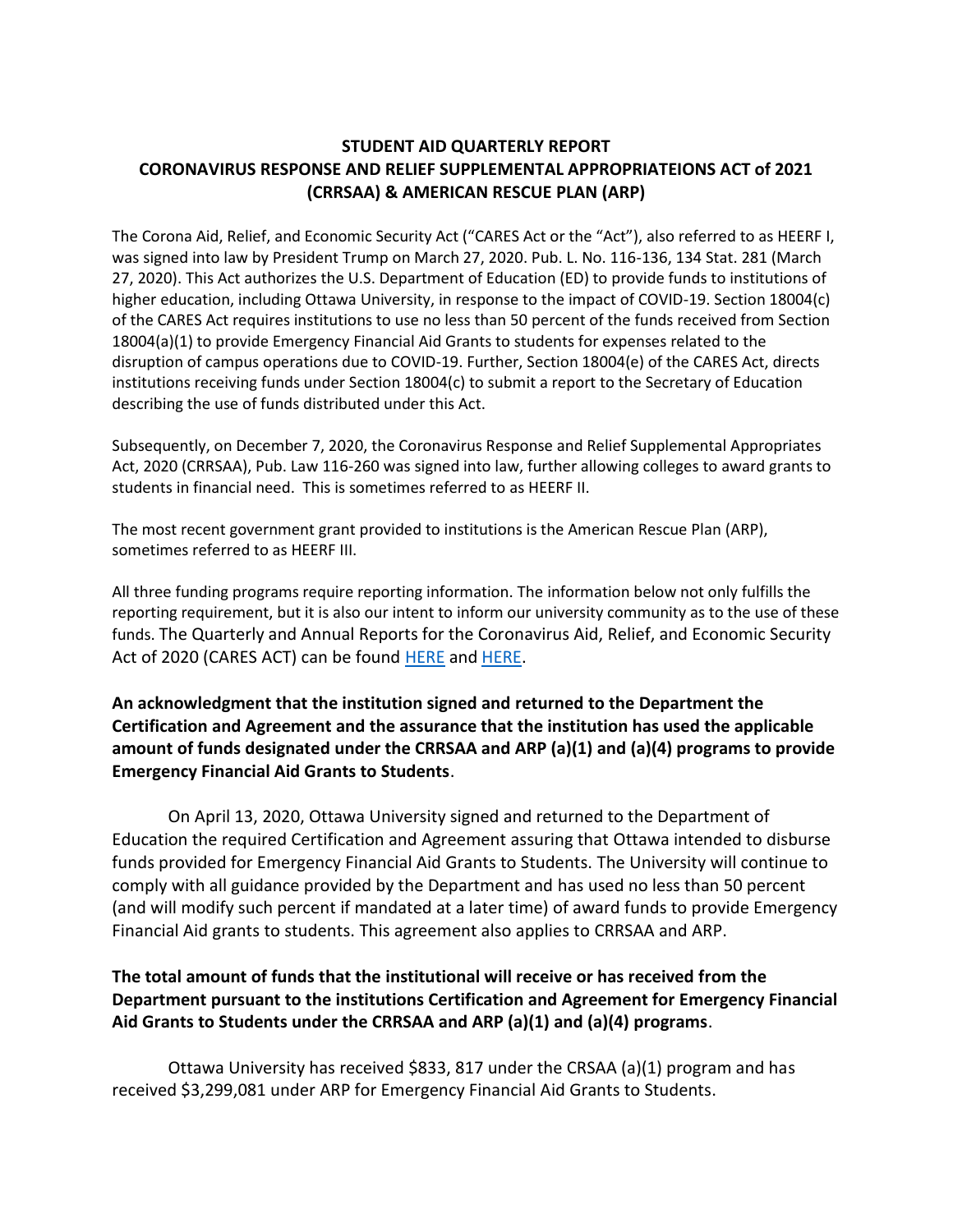#### **The total amount of Emergency Financial Aid Grants distributed to students under the CRRSAA and ARP (a)(1) and (a)(4) programs as of the date of submission (i.e., as of the initial report and every calendar quarter thereafter).**

As of June 30, 2021, the total amount of Emergency Financial Aid Grants distributed to students under CRRSAA is \$833,817. The grants under ARP have not yet been dispersed.

# **The estimated total number of students at the institutional that are eligible to receive Emergency Financial Aid Grants to Students under CRRSAA and ARP (a)(1) and (a)(4) programs**.

The number of students eligible is estimated at 1236.

# **The total number of students who have received an Emergency Financial Aid Grant to students under the CRRSAA and ARP (a)(1) and (a)(4) programs**.

Thus far, only CRRSAA funds have been distributed. A total of 364 have received Emergency Financial Grants with these funds. The ARP funds have not yet been dispersed.

# **The method(s) used by the institution to determine which students receive Emergency Financial Aid Grants and how much they would receive under the CRRSAA and ARP (a)(1) and (a)(4) programs**.

Ottawa University determined eligibility for the CRRSAA emergency student grants based on guidance from the U.S. Department of Education. The CRRSAA requires institutions to prioritize grants to students with exceptional financial need. Although the first grant of emergency funding, issued in April 2020, was limited to students who were residential, Title IV eligible students, CRRSAA and ARP grants no longer have such limits. These funds have more flexibility, and the University was able to look at a wider pool, including non-residential students, as long as those students were students in a higher education institution during the pandemic and had exceptional financial need.

Using the departments guidelines for CRSAA and ARP, the University looked at two "phases" of emergency financial grants to students, both aimed at assisting students in continuing their education. In the first phase, the University identified students who showed an exceptional financial need and identified those who would be unlikely to attend future academic terms in any educational setting due to COVID-19 related financial hardships. These students were awarded grants based on an estimated need. In the second phase, the University identified students who showed an exceptional financial need based on their expected family financial contribution using the most recent FAFSA on file.

The eligibility criteria for ARP is currently in development.

### **Any instructions, directions, or guidance provided by the institution to students concerning the Emergency Financial Aid Grants**.